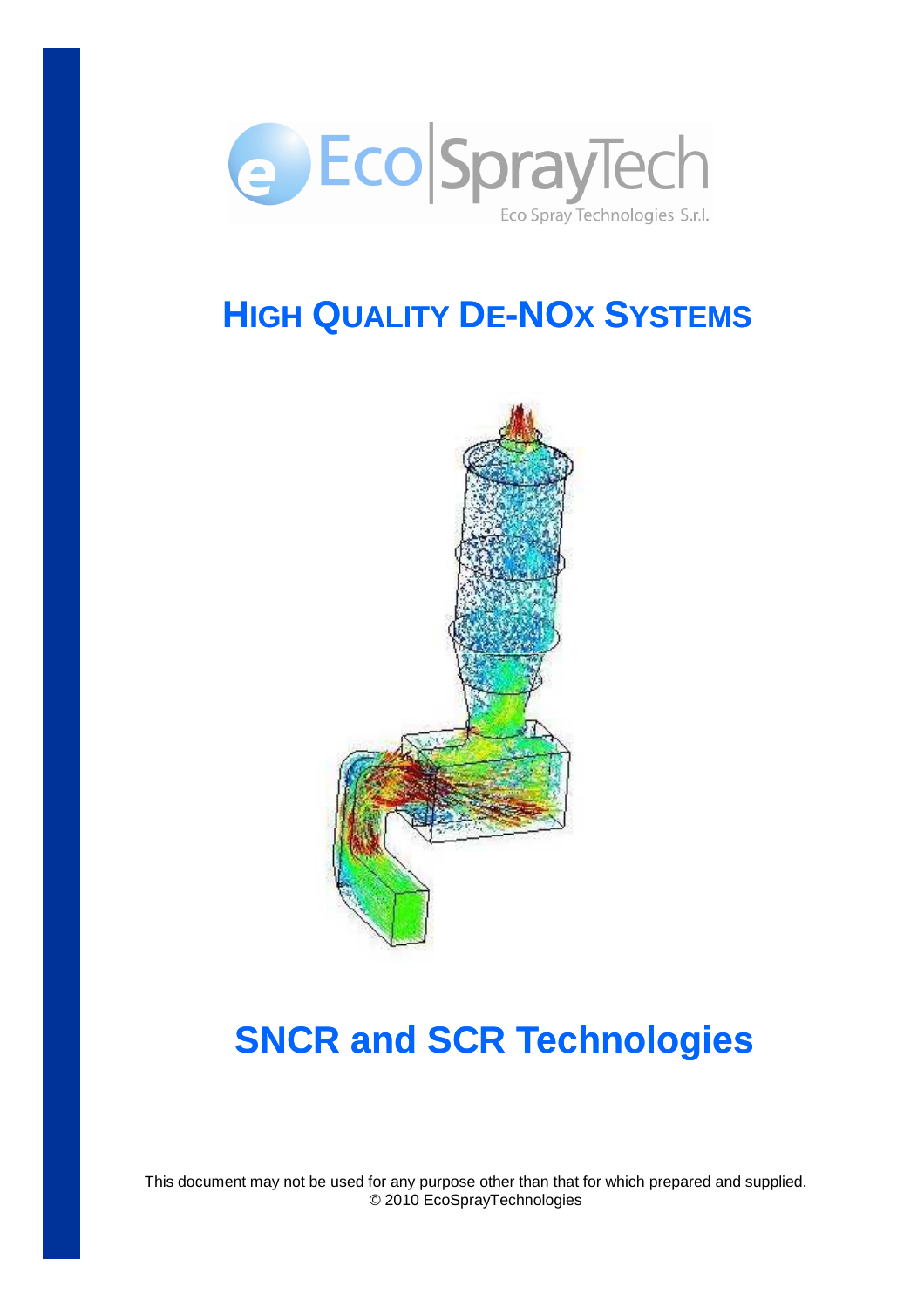### e Eco SprayTech Eco Spray Technologies S.r.l.

### **SNCR DE-NOX SYSTEMS**



An optimal choice of the variables involved in the process, such as the injection temperature, the reagent distribution and mixing as well as the residence time, allow to achieve rather high removal performances (up to 60%) without significant ammonia slip at stack.

Ecospray proprietary lances and nozzles gives an excellent spray distribution in all conditions.

In SNCR Systems, either  $NH<sub>3</sub>$  or Urea solutions are appropriately sprayed in the gas stream to be cleaned at high temperature (usually  $> 900 \text{ C}$ ). The reagent converts NO<sub>x</sub> into  $N_2$  and  $H_2O$ vapor through fast enough reactions without the aid of any catalysts.



Urea water cooled lance



Very uniform hollow cone spray

The most advanced systems, like EcoSpray ones, are made up of several spraying stages positioned in different areas of the combustion chamber. This allow to work with the most favorable process conditions and achieve max.efficiency at both full load and in regulation. Adjustment and dilution with water DEMI play also an important role in optimizing overall system.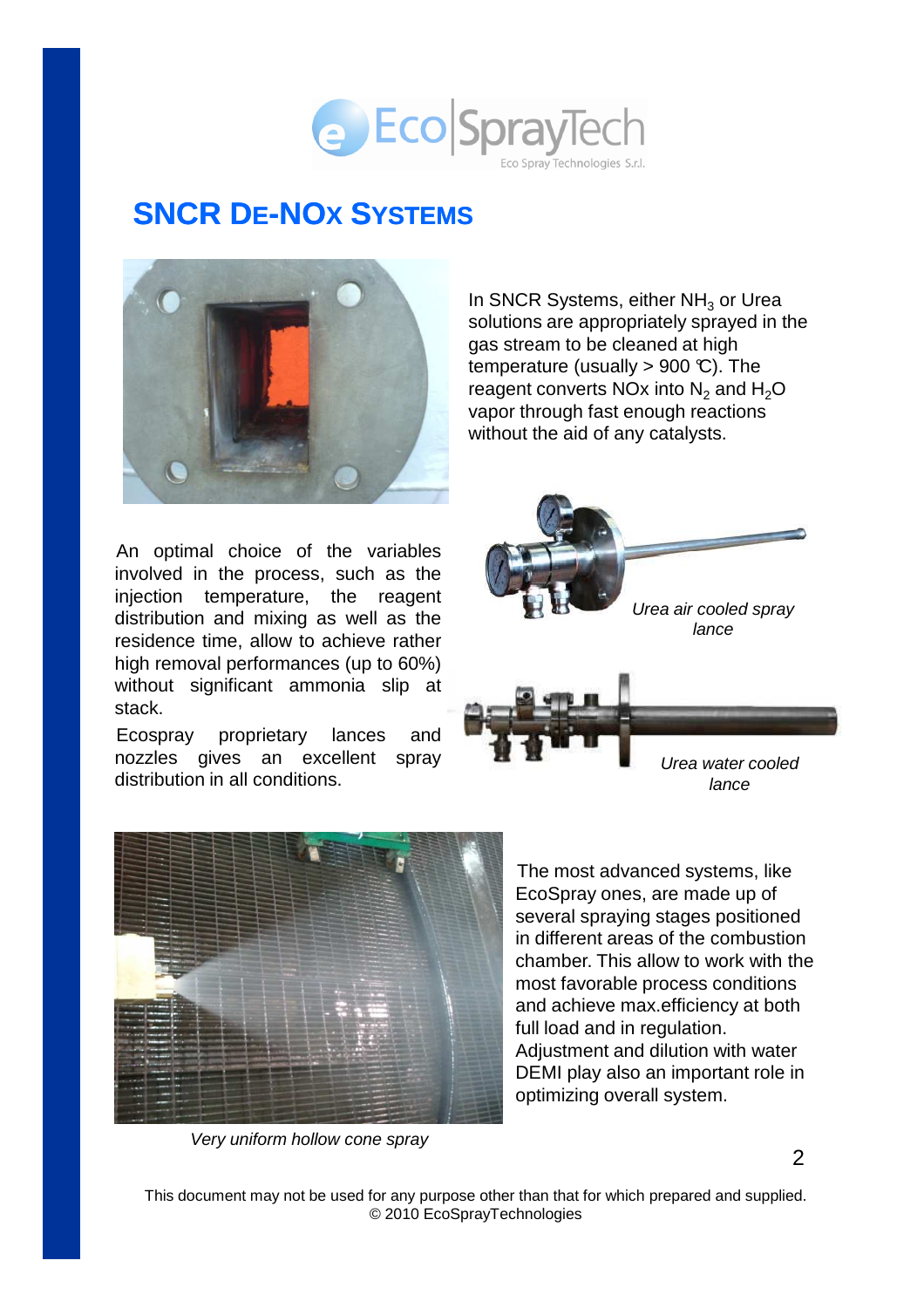## e Eco SprayTech Spray Technologies S.r.

## **SCR DE-NOX SYSTEMS**

Also in SCR Systems either  $NH<sub>3</sub>$  or Urea are sprayed in the gas stream but at relatively low temperatures (avg. 300  $\div$  400 °C) because the conversion reaction is accelerated by using suitable catalysts. With SCR technology it is possible to easily reach over 90% NOx removal maintaining very low ammonia slip at the stack (< 5 mg/Nm<sup>3</sup>).



nozzle system able to reach the highest levels of distribution uniformity

Thanks to its vast experience in almost

Mixing pipe

Injection Lances

Reactor body with catalyst

**Std. Eco-NOx™ system**

every spray liquids application, Ecospray has developed a multi-

elements (Cerafil TK type).

These elements allow to work at temperatures > 400 °C and combine excellent dust removal efficiency along the time (emissions  $< 5$  mg/Nm<sup>3</sup>) with terrific NOx removal performances, up to 95% efficiency and over, as well as for CO, VOC & Dioxins reduction.

Ecospray has recently developed and introduced into the market its innovative **Eco-Cer™ DeNOx Filter** that installs a new type of ceramic filtering

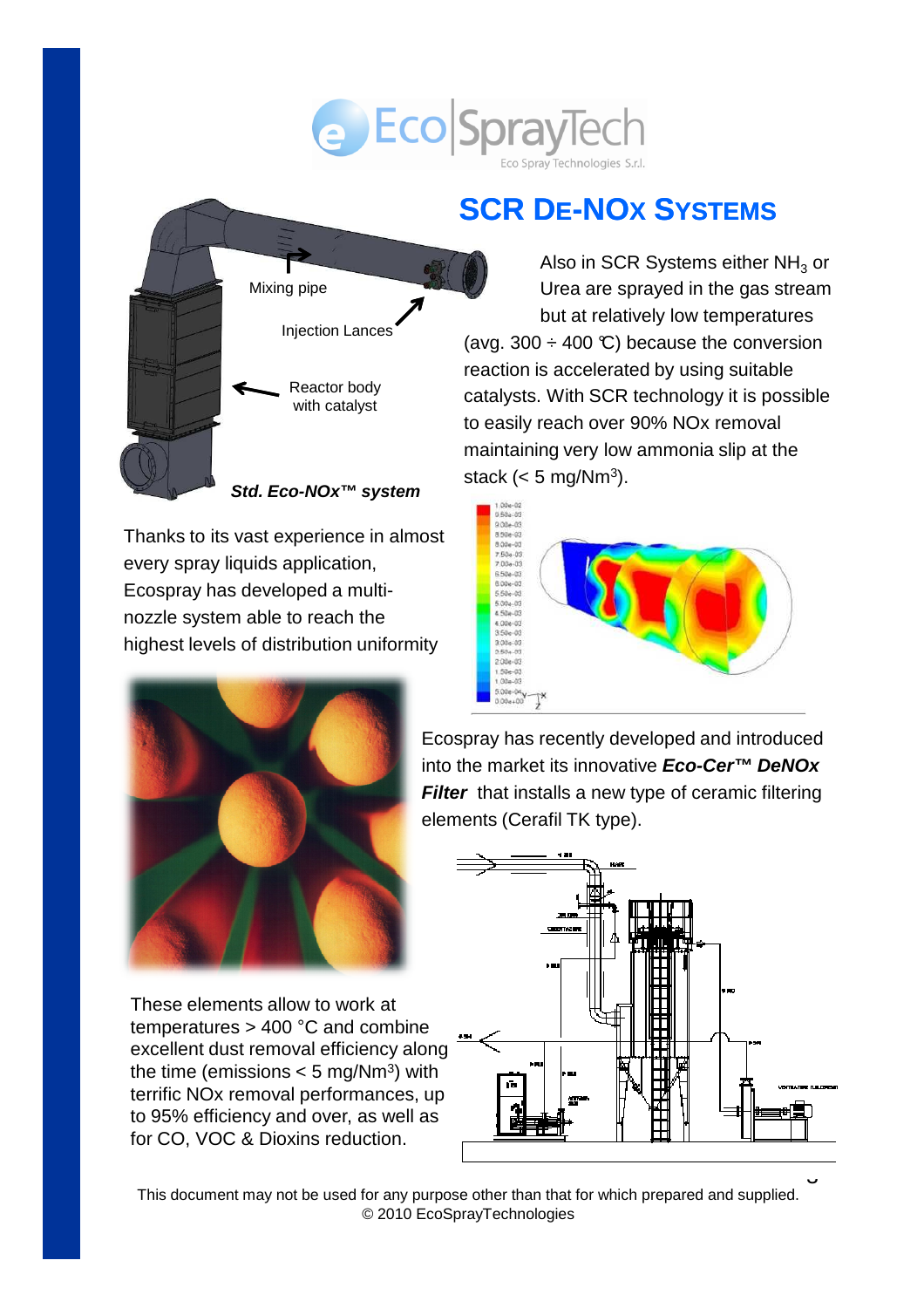

#### **CONTROL & DOSING SYSTEM**



Urea dosing rack for diesel generators

#### **Software main loops include :**

- Gas temperature control
- NOx emission control
- Reagent's dosage control
- Diluition control
- Spray quality control
- Ammonia slip control



Skid made of plastics for SCR in one incineration plant (NH $_3$  injection)

All Ecospray regulating and dosing systems are controlled by PLC.

We can supply various PLC brands according to each customer's specific requirements. All our PLC's are developed and programmed

directly in-house.

Our regulating and dosing systems can utilize either  $NH<sub>3</sub>$  or Urea solutions.



Dosing rack made of stainless steel

A graphic touch screen display is installed on the control box. It helps to easily set up all regulations and monitor the process variables. It is also possible to transfer a.m. variables through profibus or ethernet cards.

Skids can be realized in various high quality materials like stainless steel and or plastic according to their use and positioning.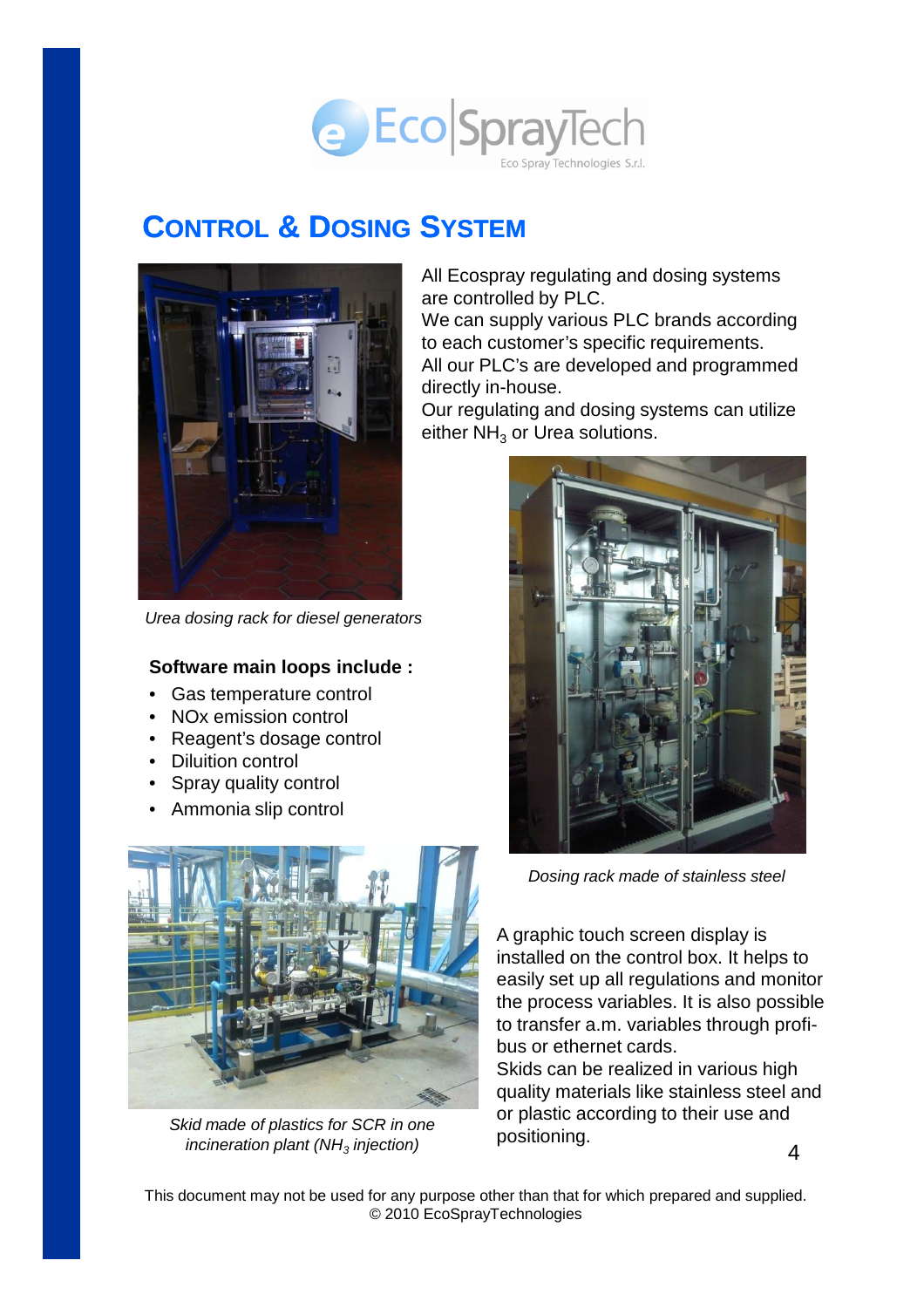

## DENOX EQUIPMENTS

#### Scheme of the lance / nozzle / flow distributor group (distributor is positioned up-stream the urea injection)



Integrated instrumentation on each lance